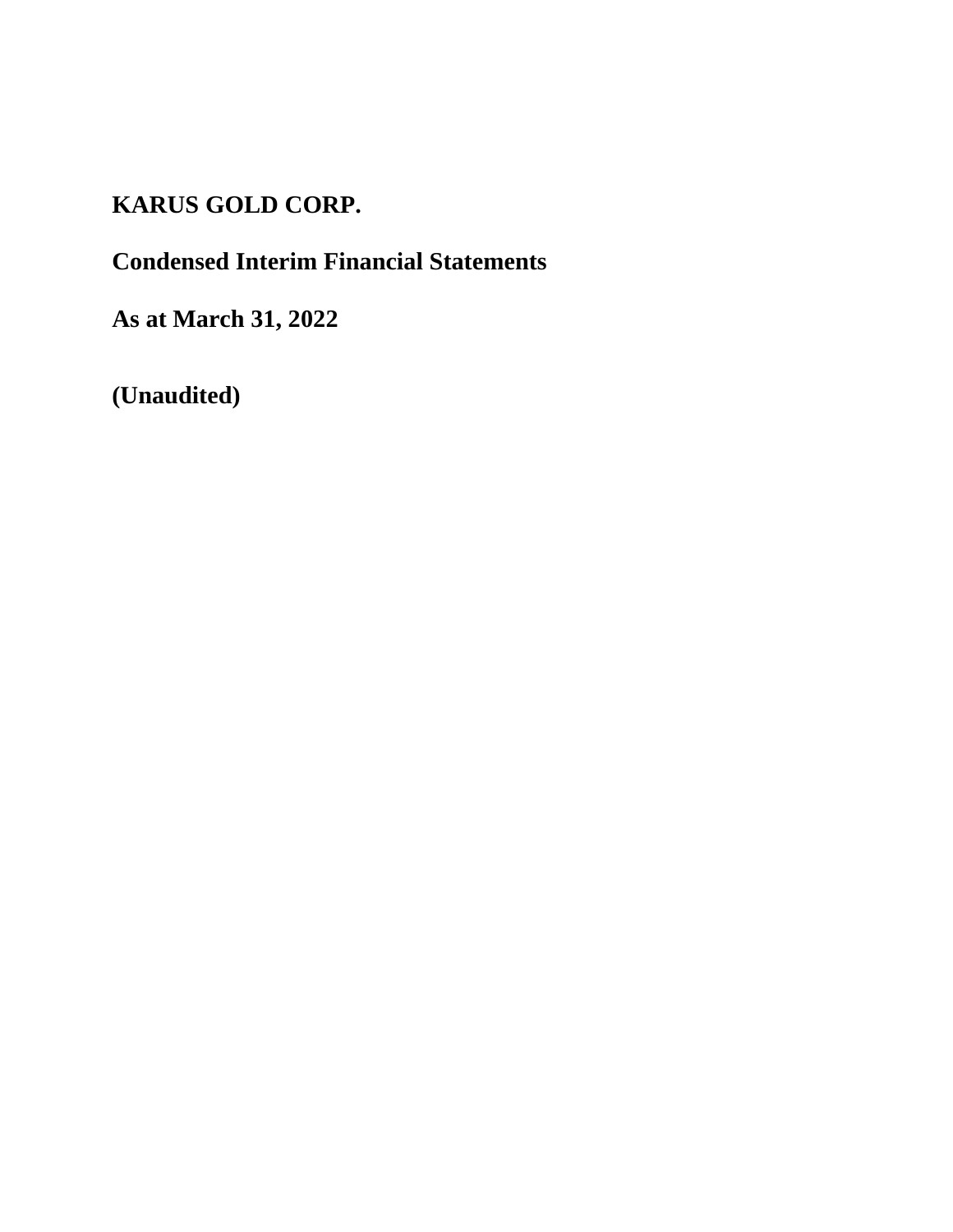|                               |      | March 31, 2022 | December 31, 2021 |
|-------------------------------|------|----------------|-------------------|
| As at                         | Note | \$             | \$                |
| <b>Assets</b>                 |      |                |                   |
| <b>Current assets</b>         |      |                |                   |
| Cash                          |      | 2,232,701      | 632,961           |
| Amounts receivable            |      | 18,530         | 25,975            |
| Advances and prepaid expenses |      | 65,881         | 64,872            |
|                               |      | 2,317,112      | 723,808           |
| <b>Non-current assets</b>     |      |                |                   |
| Deposits                      |      | 121,000        | 121,000           |
| Equipment                     |      | 14,531         | 16,330            |
| Mineral properties            | 3    | 10,910,243     | 10,902,017        |
| <b>Total assets</b>           |      | 13,362,886     | 11,763,155        |
| <b>Liabilities</b>            |      |                |                   |
| <b>Current liabilities</b>    |      |                |                   |
| Accounts payable              |      | 916,333        | 785,395           |
|                               |      | 916,333        | 785,395           |
| Shareholders' equity          |      |                |                   |
| Share capital                 | 4    | 17,530,268     | 16,191,819        |
| Shares to be issued           | 4    | 105,371        |                   |
| Warrants                      |      | 197,180        | 190,601           |
| Reserves                      |      | 1,515,491      | 737,106           |
|                               |      |                |                   |
| Deficit                       |      | (6,901,757)    | (6,141,766)       |
| Total shareholders' equity    |      | 12,446,553     | 10,977,760        |

Subsequent events 3, 4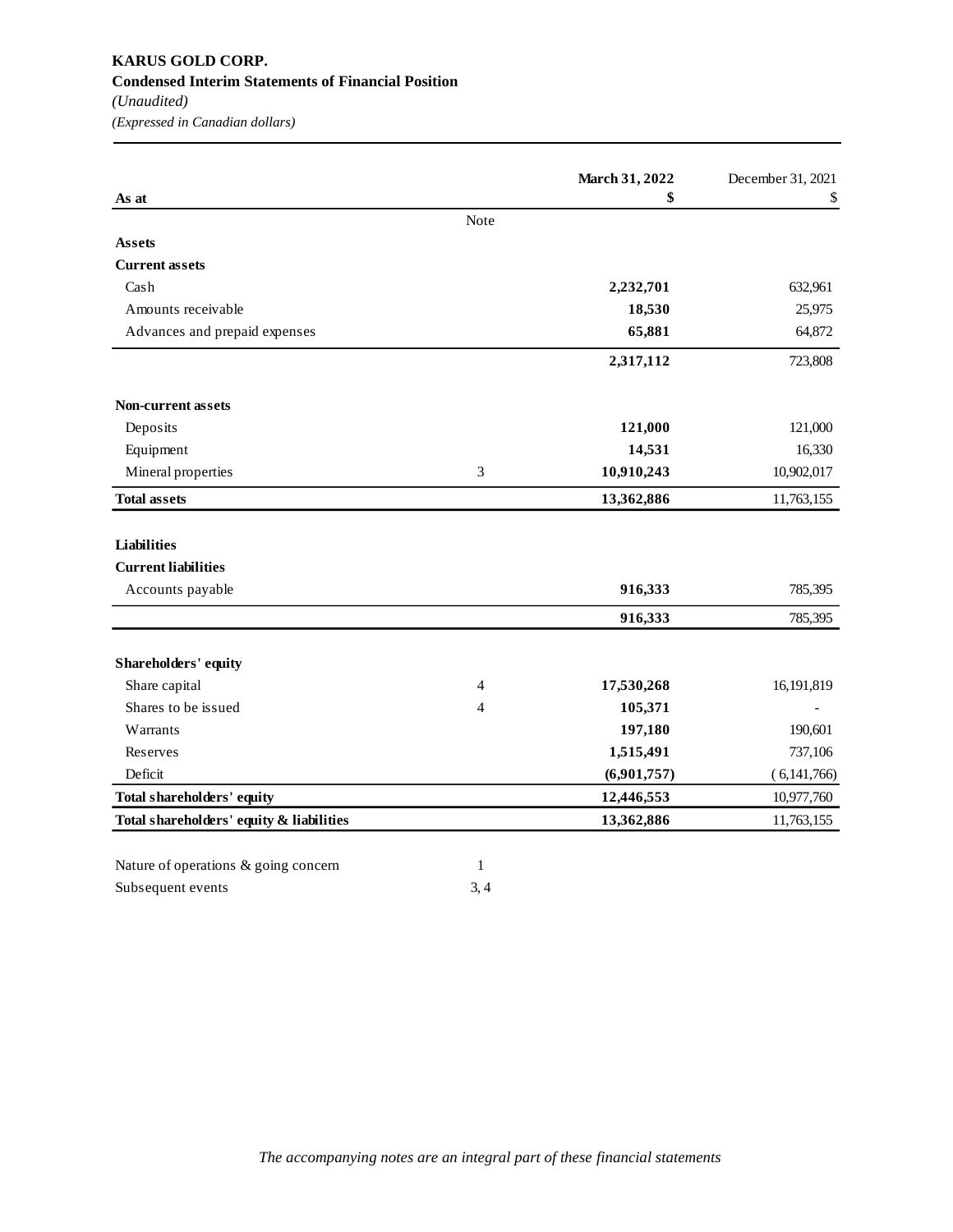|                                                      |                | For the three<br>months ended<br><b>March 31, 2022</b> | For the three<br>months ended<br><b>March 31, 2021</b> |
|------------------------------------------------------|----------------|--------------------------------------------------------|--------------------------------------------------------|
|                                                      |                | \$                                                     | \$                                                     |
|                                                      | <b>Note</b>    |                                                        |                                                        |
| <b>Expenses</b>                                      |                |                                                        |                                                        |
| Depreciation                                         |                | 1,799                                                  | 850                                                    |
| Exploration and evaluation expenses                  | 3              | 298,628                                                | 307,988                                                |
| General and administration                           |                | 62,253                                                 | 26,141                                                 |
| Management fees and wages                            | 5              | 97,237                                                 | 58,213                                                 |
| Marketing, advisory and investor relations           |                | 40,234                                                 | 46,726                                                 |
| Professional fees                                    |                | 83,556                                                 | 89,082                                                 |
| Share-based payments                                 | $\overline{4}$ | 176,284                                                | 65,899                                                 |
| Loss and comprehensive loss for the period           |                | (759, 991)                                             | (594, 899)                                             |
| Basic and fully diluted loss per common share        |                | (0.01)                                                 | (0.01)                                                 |
|                                                      |                |                                                        |                                                        |
| Weighted average number of common shares outstanding |                | 84,881,897                                             | 42,873,298                                             |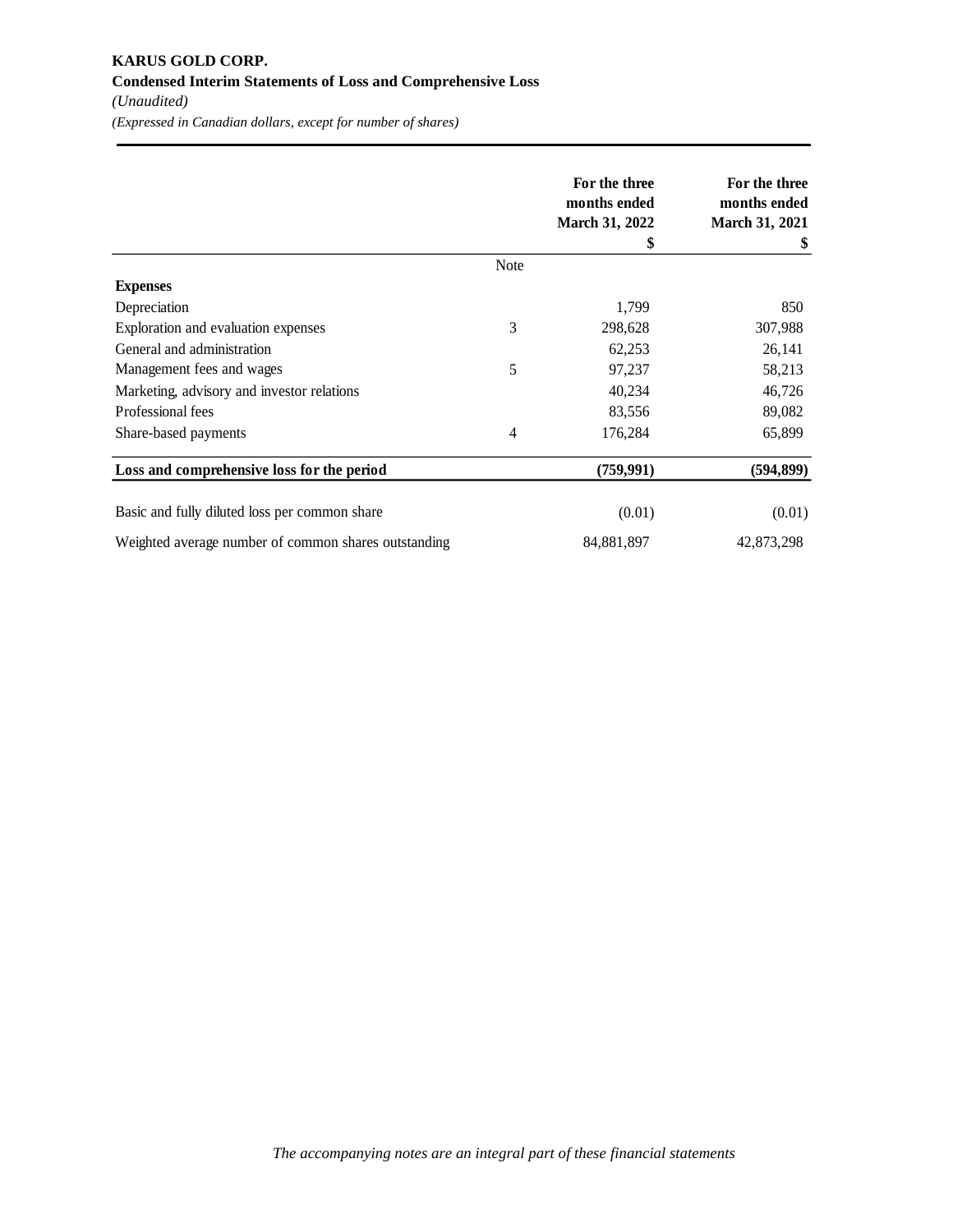|                                                | For the three<br>months ended | For the three<br>months ended |
|------------------------------------------------|-------------------------------|-------------------------------|
|                                                | March 31, 2022<br>\$          | March 31, 2021<br>\$          |
|                                                |                               |                               |
| <b>CASH USED IN OPERATING ACTIVITIES</b>       |                               |                               |
| Loss for the period                            | (759,991)                     | (594, 899)                    |
| Items not involving cash:                      |                               |                               |
| Depreciation                                   | 1,799                         | 850                           |
| Share-based payments                           | 176,284                       | 65,899                        |
| Interest expense                               |                               | 5,700                         |
| Changes in non-cash working capital items:     |                               |                               |
| Amounts receivable                             | 7,445                         | (20, 574)                     |
| Prepaid expenses and advances                  | (1,009)                       | (20, 418)                     |
| Accounts payable                               | 183,438                       | 310,566                       |
|                                                | (392, 034)                    | (252, 876)                    |
| <b>FINANCING ACTIVITIES</b>                    |                               |                               |
| Shares and warrants issued for cash            | 2,000,000                     | 4,558,434                     |
| Issuance costs                                 |                               | (44, 314)                     |
| Loan proceeds from KORE Mining Ltd             |                               | 500,000                       |
| Repayment of loan from KORE Mining Ltd.        |                               | (505,700)                     |
|                                                | 2,000,000                     | 4,508,420                     |
| <b>INVESTING ACTIVITIES</b>                    |                               |                               |
| Spinout transaction costs                      |                               | (407, 242)                    |
| Mineral property interests                     | (8,226)                       |                               |
|                                                | (8,226)                       | (407, 242)                    |
|                                                |                               |                               |
| Change in cash                                 | 1,599,740                     | 3,848,302                     |
| Cash at beginning of period                    | 632,961                       | 1                             |
| Cash at end of period                          | 2,232,701                     | 3,848,303                     |
| Supplemental cash flow information:            |                               |                               |
| Interest received in cash                      | 22                            |                               |
| Interest paid in cash                          |                               | 5,700                         |
| Non-cash investing and financing transactions: |                               |                               |
| Shares issued for services                     | 52,500                        |                               |

*The accompanying notes are an integral part of these financial statements*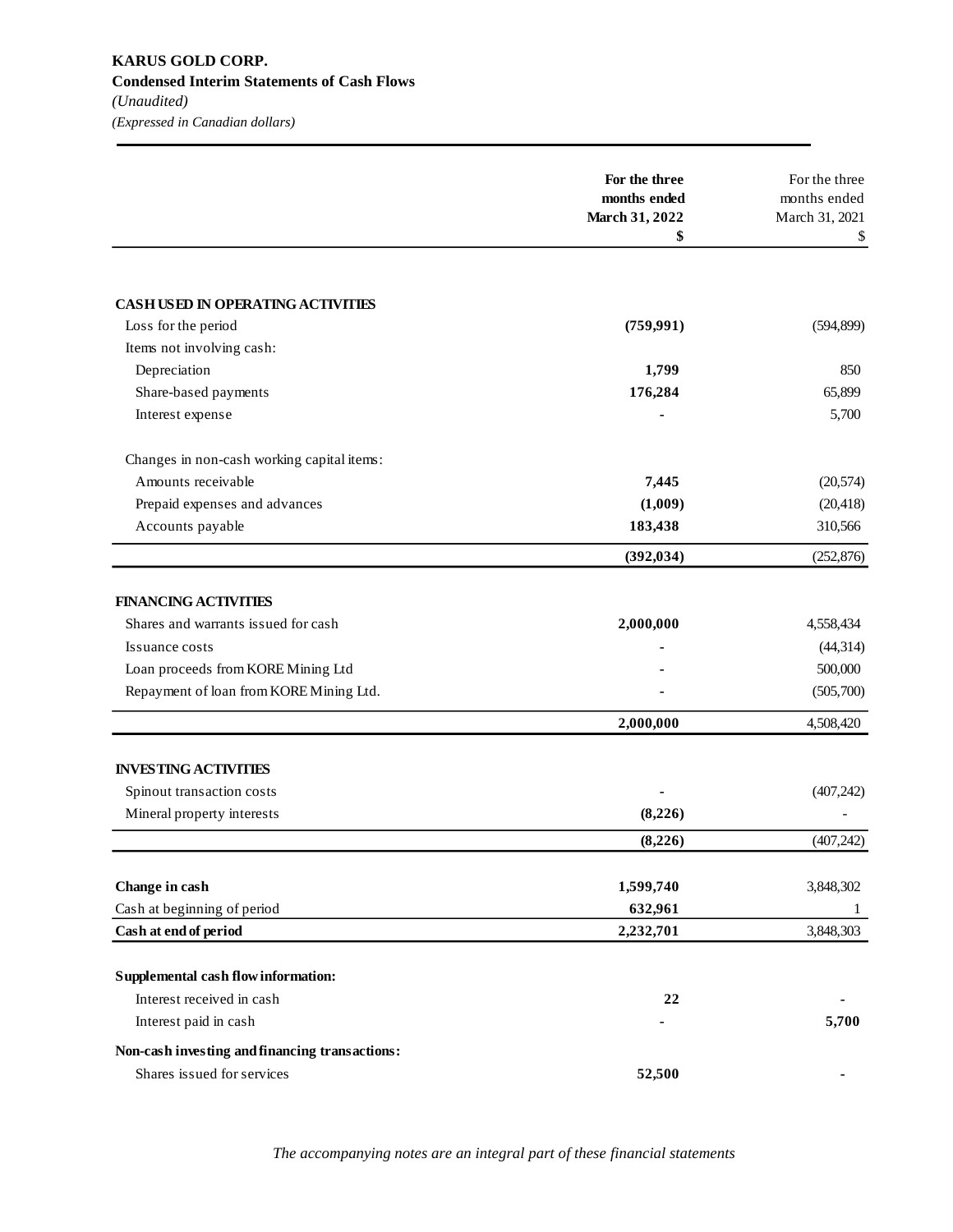## **KARUS GOLD CORP. Condensed Interim Statements of Changes in Shareholders' Equity**

*(Unaudited)*

*(Expressed in Canadian dollars)*

|                                                                     | <b>Common Shares</b> |            |                                     |                              |                          |                          |                     |
|---------------------------------------------------------------------|----------------------|------------|-------------------------------------|------------------------------|--------------------------|--------------------------|---------------------|
|                                                                     | <b>Number</b>        | Amount     | Shares to be<br><b>Issued</b><br>\$ | Warrants                     | <b>Reserves</b>          | Deficit<br>S             | <b>Total Equity</b> |
| December 31, 2020                                                   |                      |            |                                     |                              |                          | $\overline{\phantom{a}}$ |                     |
| Shares distributed to shareholders of KORE pursuant to Spinout      | 53,112,455           | 10,435,000 |                                     |                              |                          |                          | 10,435,000          |
| Shares issued pursuant to rights offering                           | 26,556,228           | 3,983,434  |                                     |                              | $\overline{\phantom{a}}$ | $\overline{\phantom{a}}$ | 3,983,434           |
| Shares and warrants issued for private placements                   | 2,300,000            | 575,000    |                                     | 16,700                       |                          | $\overline{\phantom{a}}$ | 591,700             |
| Share issuance costs                                                |                      | (74, 143)  |                                     |                              |                          |                          | (74, 143)           |
| Share-based payments                                                |                      |            |                                     | $\overline{\phantom{a}}$     | 65,899                   |                          | 65,899              |
| Net loss for the period                                             |                      |            |                                     |                              |                          | (594,899)                | (594, 899)          |
| <b>March 31, 2021</b>                                               | 81,968,684           | 14,919,292 | $\overline{\phantom{a}}$            | 16,700                       | 65,899                   | (594,899)                | 14,406,992          |
| December 31, 2021                                                   | 84,799,313           | 16,191,819 |                                     | 190,601                      | 737,106                  | (6,141,766)              | 10,977,760          |
| Shares issued for private placements (Note 4)                       | 5,714,286            | 1,397,899  |                                     |                              | 602,101                  |                          | 2,000,000           |
| Units issued for debt (Note 4)                                      | 95,454               | 45,921     |                                     | 6,579                        |                          |                          | 52,500              |
| Shares to be issued pursuant to price protection provision (Note 4) |                      | (105,371)  | 105,371                             |                              |                          |                          |                     |
| Share-based payments                                                |                      |            |                                     | $\qquad \qquad \blacksquare$ | 176,284                  |                          | 176,284             |
| Net loss for the period                                             |                      |            |                                     |                              |                          | (759,991)                | (759,991)           |
| <b>March 31, 2022</b>                                               | 90,609,053           | 17,530,268 | 105,371                             | 197,180                      | 1,515,491                | (6,901,757)              | 12,446,553          |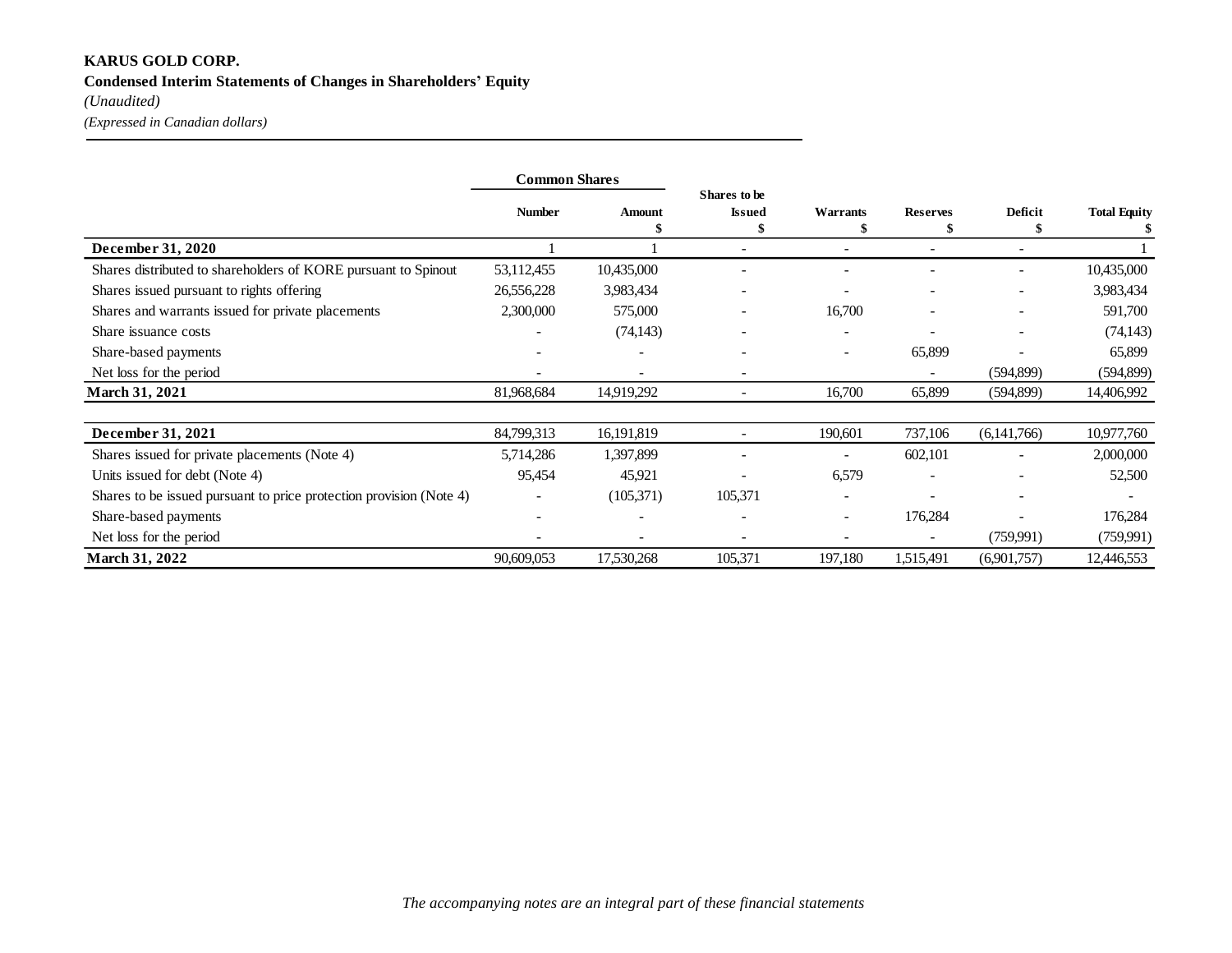## **1. NATURE OF OPERATIONS AND GOING CONCERN**

Karus Gold Corp. (the "Company") was incorporated under the Business Corporations Act (British Columbia) ("BCBCA") on November 20, 2020 under the name 1275702 B.C. Ltd. and subsequently changed its name to Karus Gold Corp. on December 11, 2020. The Company was incorporated as the target company for certain assets and liabilities spun out from KORE Mining Ltd. ("KORE"). On January 25, 2021, KORE completed a plan of arrangement pursuant to which KORE transferred to the Company all of KORE's Canadian exploration properties, which included the FG Gold and Gold Creek projects in the South Cariboo property, as well as its Yukon property and related equipment and exploration deposits, in exchange for 53,112,455 shares of the Company, which were distributed to KORE shareholders on the basis of one share of the Company for every two KORE shares held (the "Spinout"). The Company's registered office is located at Suite 2500, 700 West Georgia Street, Vancouver, British Columbia, V7Y 1B3.

These financial statements have been prepared on the basis of accounting principles applicable to a going concern, which assumes that the Company will continue in operation for the foreseeable future and will be able to realize its assets and discharge its liabilities in the normal course of operations as they come due. In assessing whether the going concern assumption is appropriate, management takes into account all available information about the future, which is at least, but is not limited to, twelve months from the end of the reporting period.

As at March 31, 2022, the Company had working capital of \$1,400,778 and has incurred net losses since inception, with a deficit of \$6,901,757. During the three months ended March 31, 2022, the Company used cash flows in operations of \$392,034 and raised \$2,000,000 from private placement. The Company's ability to continue to operate and to carry out its planned exploration activities for the next twelve months however, is uncertain and dependent upon the continued financial support of its shareholders and on securing additional financing. There is no assurance that any such initiatives will be sufficient and, as a result, this gives rise to a material uncertainty that may cast significant doubt regarding the going concern assumption and, accordingly, the ultimate appropriateness of the use of accounting principles applicable to a going concern. These condensed interim financial statements do not reflect the adjustments to the carrying values of assets and liabilities and the reported expenses and statement of financial position classifications that would be necessary if the Company were unable to realize its assets and settle its liabilities as a going concern in the normal course of operations for the foreseeable future. These adjustments could be material.

## **2. BASIS OF PRESENTATION**

These unaudited condensed interim consolidated financial statements have been prepared in accordance with International Financial Reporting Standards as issued by the International Accounting Standards Board ("IFRS") as applicable to interim financial reports, including International Accounting Standard 34, "Interim Financial Reporting". These financial statements should be read in conjunction with the annual financial statements for the year ended December 31, 2021, which have been prepared in accordance with IFRS. The accounting policies adopted are consistent with those of the previous financial year.

These unaudited condensed interim consolidated financial statements have been authorized for issue by the Board of Directors of the Company on May 26, 2022.

#### **Basis of Measurement**

These consolidated financial statements have been prepared on a historical cost basis. The statements are presented in Canadian dollars unless otherwise noted.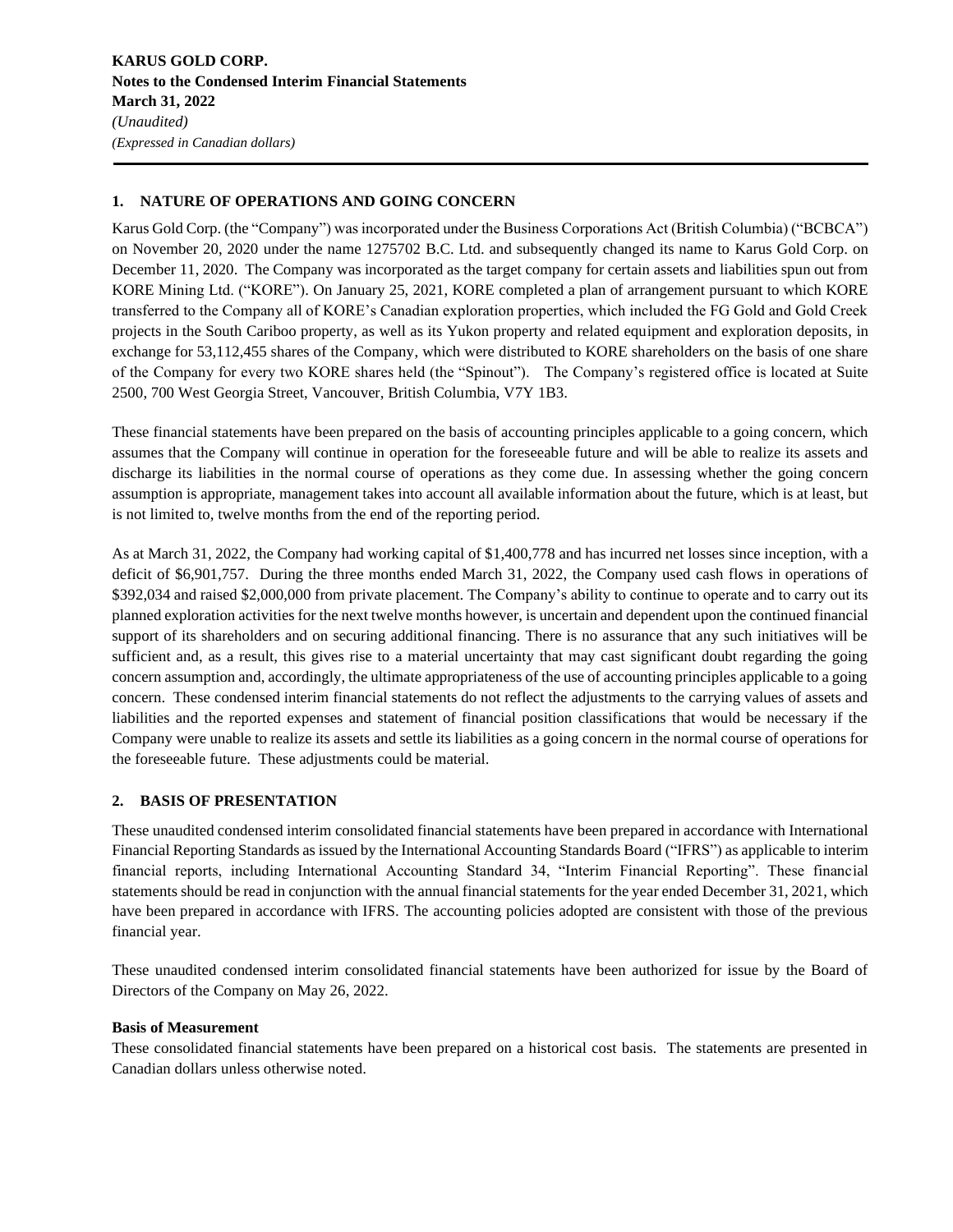#### **Significant Accounting Estimates and Judgments**

The preparation of the consolidated financial statements in accordance with IFRS requires management to make estimates and assumptions that affect the application of policies and reported amounts of assets and liabilities, income and expenses. The estimates and associated assumptions are based on historical experience and other factors believed to be reasonable under the circumstances and result in judgments about the carrying value of assets and liabilities. Actual results could differ from these estimates.

The significant judgments made by management in applying the Company's accounting policies and key sources of estimation uncertainty were consistent with those applied to the annual audited consolidated financial statements for the year ended December 31, 2021.

## **3. MINERAL PROPERTIES**

#### **South Cariboo Property**

The Company holds a collection of claims in British Columbia comprising the South Cariboo property, which includes the 'FG Gold project' and the 'Gold Creek project', located in the Cariboo Mining Division, British Columbia, Canada.

As part of the FG Gold land holdings, the Company is subject to certain mineral property agreements, including certain option agreements to acquire nearby and contiguous properties. The option agreements collectively have annual payments ranging from \$87,500 payable in 2021 up to \$150,000 in 2025, for total option payments of \$625,000 during this period. In addition, one option agreement provides for the issuance of common shares of the Company with a fair market value at the time of issuance ranging from \$25,000 in 2021 increasing to \$160,000 in 2025, for total share consideration of \$410,000 during this period. One option agreement also requires total exploration expenditures of \$75,000 during 2021 and 2022, combined. These option agreements also impose a 1%-2% net smelter returns royalty ("NSR"), of which a portion can be repurchased in certain cases, and one agreement requires a bonus payment of \$1.50 per ounce identified as inferred, indicated or measured in a 43-101 report on the specific claims in the agreement.

During the year ended December 31, 2021, the Company issued 90,909 shares pursuant to an option agreement with 2021 obligations of a cash payment of \$25,000 and a share issuance with a value of \$25,000. The 90,909 shares were issued as full settlement of the 2021 obligations pursuant to this option agreement. As of March 31, 2022, if the Company were to exercise its option pursuant to these agreements, it will be required to make cash payments of \$537,500 and issue shares with fair market value of \$385,000 until 2025. Of this total, cash payments of \$122,500 and common shares to be issued worth \$50,000 would be required during fiscal 2022.

## **Yukon Claims**

The Company holds a 100% interest in the White Gold Project, located in Yukon, Canada. The property is subject to annual work commitments of \$187,500. In May 2022, the Company terminated the agreement and transferred the claims back to the original vendor. As such, the Company does not have any work commitments remaining on these claims.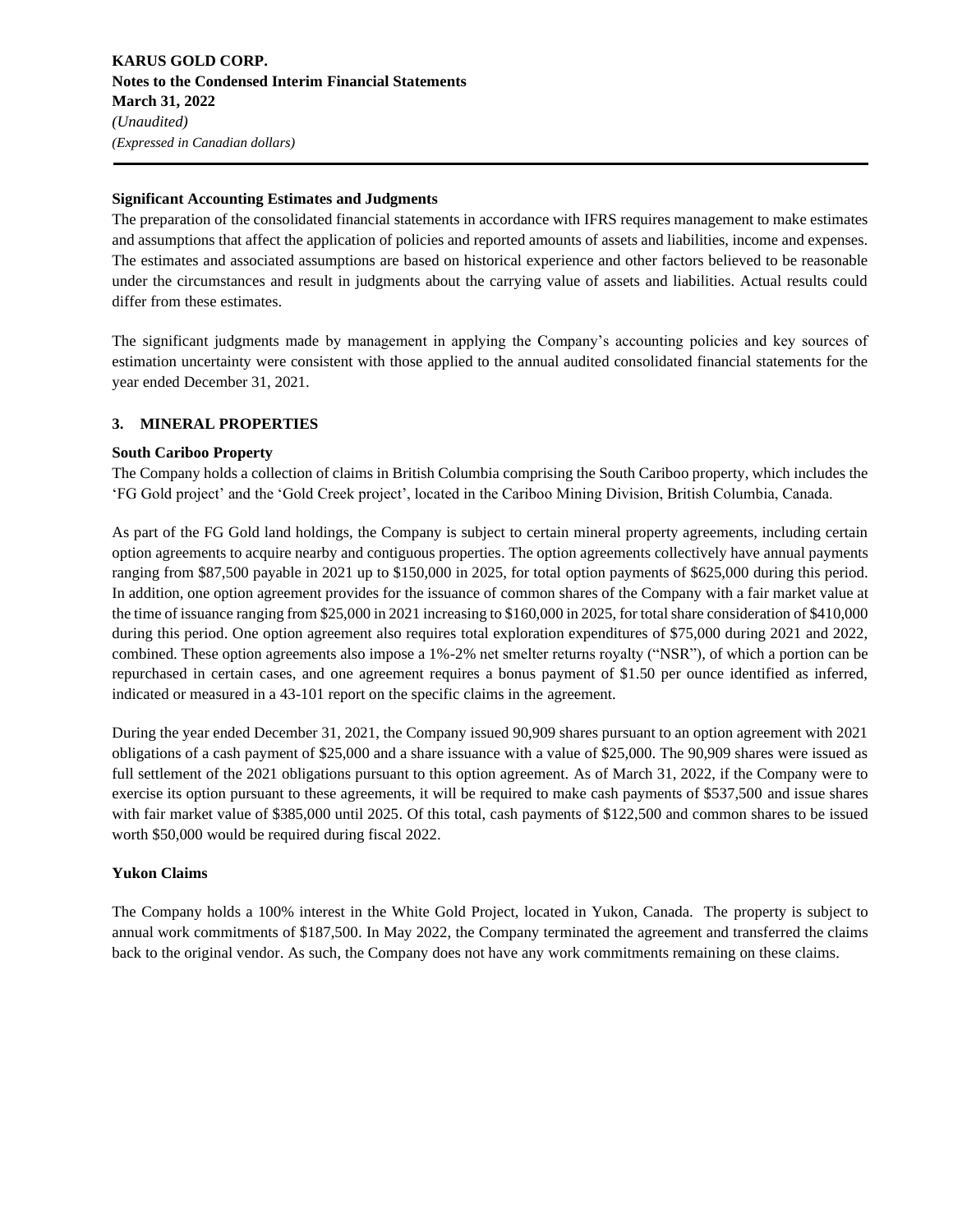#### **Exploration & Evaluation Expenses**

|                                                                                                                                                                                                                                                                                                                                                                                                                                                                                                                                                                                                                                                                                                                                                                                                                                                                                                                       | For the three<br>months ended<br>March 31, 2022 | For the three<br>months ended<br>March 31, 2021 |
|-----------------------------------------------------------------------------------------------------------------------------------------------------------------------------------------------------------------------------------------------------------------------------------------------------------------------------------------------------------------------------------------------------------------------------------------------------------------------------------------------------------------------------------------------------------------------------------------------------------------------------------------------------------------------------------------------------------------------------------------------------------------------------------------------------------------------------------------------------------------------------------------------------------------------|-------------------------------------------------|-------------------------------------------------|
|                                                                                                                                                                                                                                                                                                                                                                                                                                                                                                                                                                                                                                                                                                                                                                                                                                                                                                                       | \$                                              | \$                                              |
|                                                                                                                                                                                                                                                                                                                                                                                                                                                                                                                                                                                                                                                                                                                                                                                                                                                                                                                       |                                                 |                                                 |
| Assays and analysis                                                                                                                                                                                                                                                                                                                                                                                                                                                                                                                                                                                                                                                                                                                                                                                                                                                                                                   | 124,676                                         | 207,967                                         |
| Community engagement                                                                                                                                                                                                                                                                                                                                                                                                                                                                                                                                                                                                                                                                                                                                                                                                                                                                                                  |                                                 | 6,383                                           |
| Drill program                                                                                                                                                                                                                                                                                                                                                                                                                                                                                                                                                                                                                                                                                                                                                                                                                                                                                                         |                                                 | 4,953                                           |
| Engineering and development                                                                                                                                                                                                                                                                                                                                                                                                                                                                                                                                                                                                                                                                                                                                                                                                                                                                                           |                                                 | 6,678                                           |
| Geophysics and ground prospecting                                                                                                                                                                                                                                                                                                                                                                                                                                                                                                                                                                                                                                                                                                                                                                                                                                                                                     |                                                 | 1,608                                           |
| Project general & admin                                                                                                                                                                                                                                                                                                                                                                                                                                                                                                                                                                                                                                                                                                                                                                                                                                                                                               | 31,941                                          | 3,916                                           |
| Project staff & contractors                                                                                                                                                                                                                                                                                                                                                                                                                                                                                                                                                                                                                                                                                                                                                                                                                                                                                           | 141,962                                         | 68,125                                          |
| Travel, logistics & camp costs                                                                                                                                                                                                                                                                                                                                                                                                                                                                                                                                                                                                                                                                                                                                                                                                                                                                                        | 49                                              | 8,358                                           |
|                                                                                                                                                                                                                                                                                                                                                                                                                                                                                                                                                                                                                                                                                                                                                                                                                                                                                                                       | 298,628                                         | 307,988                                         |
| <b>SHARE CAPITAL</b><br>4.                                                                                                                                                                                                                                                                                                                                                                                                                                                                                                                                                                                                                                                                                                                                                                                                                                                                                            |                                                 |                                                 |
| <b>Authorized</b><br>Unlimited number of common shares with no par value.                                                                                                                                                                                                                                                                                                                                                                                                                                                                                                                                                                                                                                                                                                                                                                                                                                             |                                                 |                                                 |
| <b>Issued and Outstanding</b><br>As at March 31, 2022, there were $90,609,053$ common shares outstanding (December 31, 2021 – 84,799,313).                                                                                                                                                                                                                                                                                                                                                                                                                                                                                                                                                                                                                                                                                                                                                                            |                                                 |                                                 |
| The Company had the following share transactions during the three months ended March 31, 2022:<br>In January 2022, the Company issued 95,454 units in settlement of previously incurred management fees. Each<br>unit consists of one share and one-half share purchase warrant, where each whole warrant entitles the holder to<br>acquire an additional share of the Company at a price of \$0.85 for a period of 24 months. The fair value of these<br>units was determined to be \$52,500 (at \$0.55 per unit) based on the Company's recent unit private placements.<br>The Company allocated \$6,579 to the warrants using the relative fair value method, where the fair value of the<br>warrants was determined using Black Scholes Option Pricing Model ("Black Scholes") with the following<br>assumptions: interest rate of 1.27%, volatility of 75%, expected life of 2 years and a dividend yield of 0%. |                                                 |                                                 |
| In March 2022, the Company issued 5,714,286 common shares pursuant to a private placement for gross proceeds<br>of \$2,000,000 through strategic investment by Yamana Gold Inc. ("Yamana"). Yamana has an option to invest a<br>further \$3,000,000 at a price of \$0.50 per share (for additional investment of 6,000,000 common shares),<br>exercisable at any time until March 28, 2025 (the "Yamana Option"). The total value of the investment was<br>allocated between share capital and reserves using the relative fair value method, where the fair value of the<br>Yamana Option was determined using Black Scholes with the following assumptions: share price of \$0.35,<br>interest rate of 2.36%, volatility of 75%, expected life of 3 years and a dividend yield of 0%. Total value allocated<br>to the Yamana Option was \$602,101.                                                                  |                                                 |                                                 |
| The investment by Yamana includes certain rights, including a nomination of one individual to the board and<br>technical advisory committee, participation rights in subsequent share offerings, and top-up rights, subject to its<br>exercising the additional \$3,000,000 investment and continuing to beneficially own or control not less than 5%<br>of the Company. As at the date of this condensed interim financial statements, Yamana owns approximately 6.3%                                                                                                                                                                                                                                                                                                                                                                                                                                                |                                                 |                                                 |

#### **4. SHARE CAPITAL**

#### **Authorized**

#### **Issued and Outstanding**

- In January 2022, the Company issued 95,454 units in settlement of previously incurred management fees. Each unit consists of one share and one-half share purchase warrant, where each whole warrant entitles the holder to acquire an additional share of the Company at a price of \$0.85 for a period of 24 months. The fair value of these units was determined to be \$52,500 (at \$0.55 per unit) based on the Company's recent unit private placements. The Company allocated \$6,579 to the warrants using the relative fair value method, where the fair value of the warrants was determined using Black Scholes Option Pricing Model ("Black Scholes") with the following assumptions: interest rate of 1.27%, volatility of 75%, expected life of 2 years and a dividend yield of 0%.
- In March 2022, the Company issued 5,714,286 common shares pursuant to a private placement for gross proceeds of \$2,000,000 through strategic investment by Yamana Gold Inc. ("Yamana"). Yamana has an option to invest a further \$3,000,000 at a price of \$0.50 per share (for additional investment of 6,000,000 common shares), exercisable at any time until March 28, 2025 (the "Yamana Option"). The total value of the investment was allocated between share capital and reserves using the relative fair value method, where the fair value of the Yamana Option was determined using Black Scholes with the following assumptions: share price of \$0.35, interest rate of 2.36%, volatility of 75%, expected life of 3 years and a dividend yield of 0%. Total value allocated to the Yamana Option was \$602,101.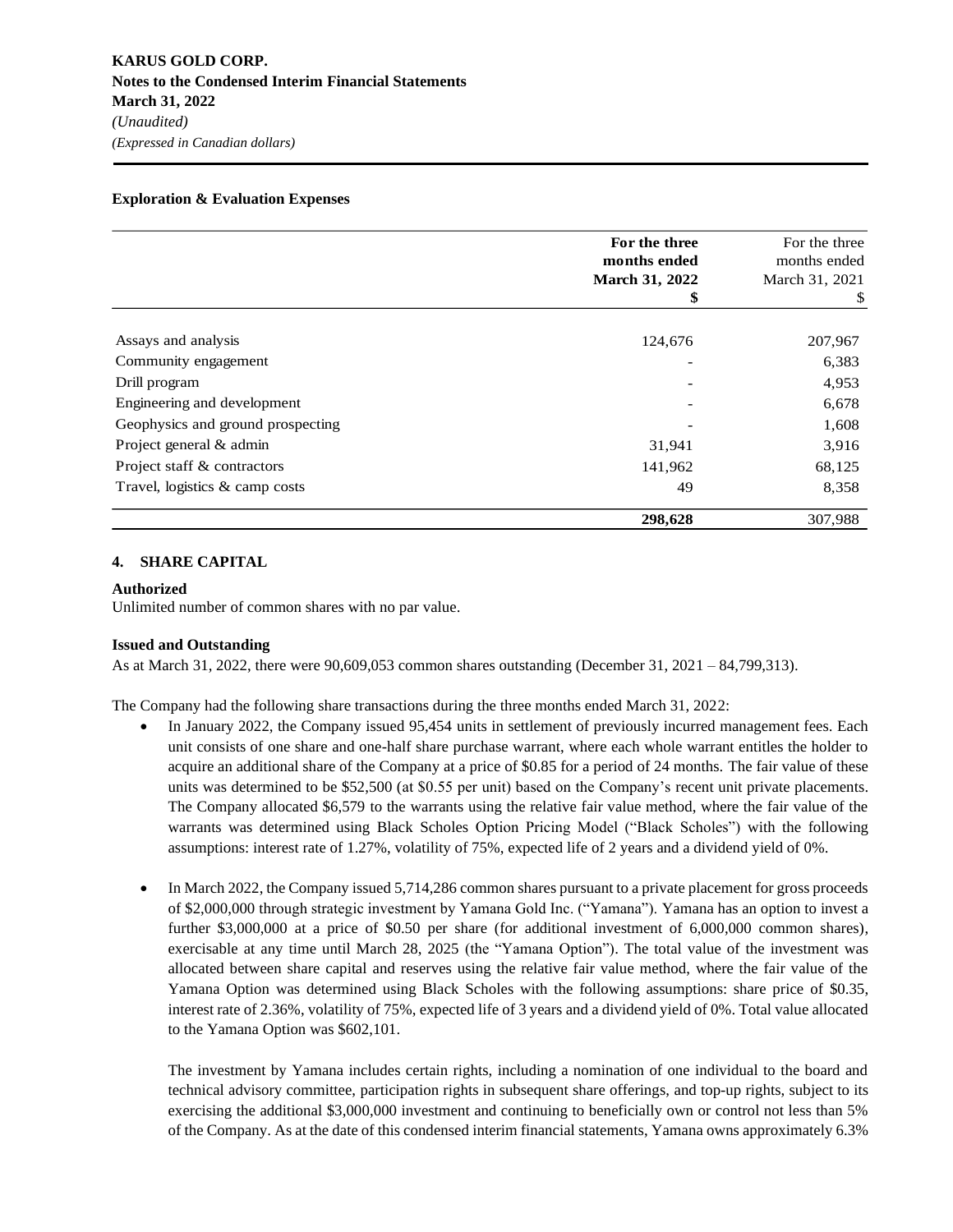of the issued and outstanding common shares of the Company.

The investment by Yamana also includes a price protection right ("Yamana Price Protection Right") whereby the Company is required to issue additional common shares should the Company, provided it is not listed and trading on a stock exchange, issue common shares at a price less than \$0.30 per common share ("Yamana Lower Per Share Price"). The potential number of shares to be issued to Yamana are equal to the difference between the \$2,000,000 original investment divided by the Yamana Lower Share Price and 5,714,286, the number of shares originally issued to Yamana by the Company.

The common shares issued as part of the units in the December 2021 offerings and the units issued in settlement of management fees, as described above, also include a price protection right ("Price Protection Right") whereby the Company is required to issue additional common shares should the Company, provided it is not listed and trading on a stock exchange, issues common shares at a price less than \$0.55 per common share ("Lower Per Share Price"). The number of shares to be issued are equal to the difference between the investment divided by the Lower Per Share Price and the number of shares originally issued at \$0.55.

During the three months ended March 31, 2022, these Price Protection Rights were triggered as a result of the investment by Yamana and therefore, the Company is required to issue 301,055 common shares. The fair value of these shares was recognized as \$0.35 per share, being the price of the investment by Yamana, and considered by the Company a cost of issuing the shares to Yamana. These shares were issued on April 4, 2022. The calculation of any future issuances of common shares pursuant to the Price Protection Right would be based on a price of \$0.35 per share compared to the original trigger point of \$0.55 per share.

The issuance of additional shares under the Price Protection Right, including the Yamana Price Protection Right, is limited to individual subscribers not holding more than 9.9% of the common shares outstanding of the Company.

#### **Warrants**

A summary of the warrant activity for the three months ended March 31, 2022 is as follows:

|                                                  | <b>Number of warrants</b><br>outstanding | Weighted average<br>exercise price |
|--------------------------------------------------|------------------------------------------|------------------------------------|
| <b>Balance, December 31, 2021</b>                | 3,119,856                                | 0.79                               |
| Issued as settlement of management services fees | 47.727                                   | 0.85                               |
| <b>Balance, March 31, 2022</b>                   | 3,167,583                                | 0.79                               |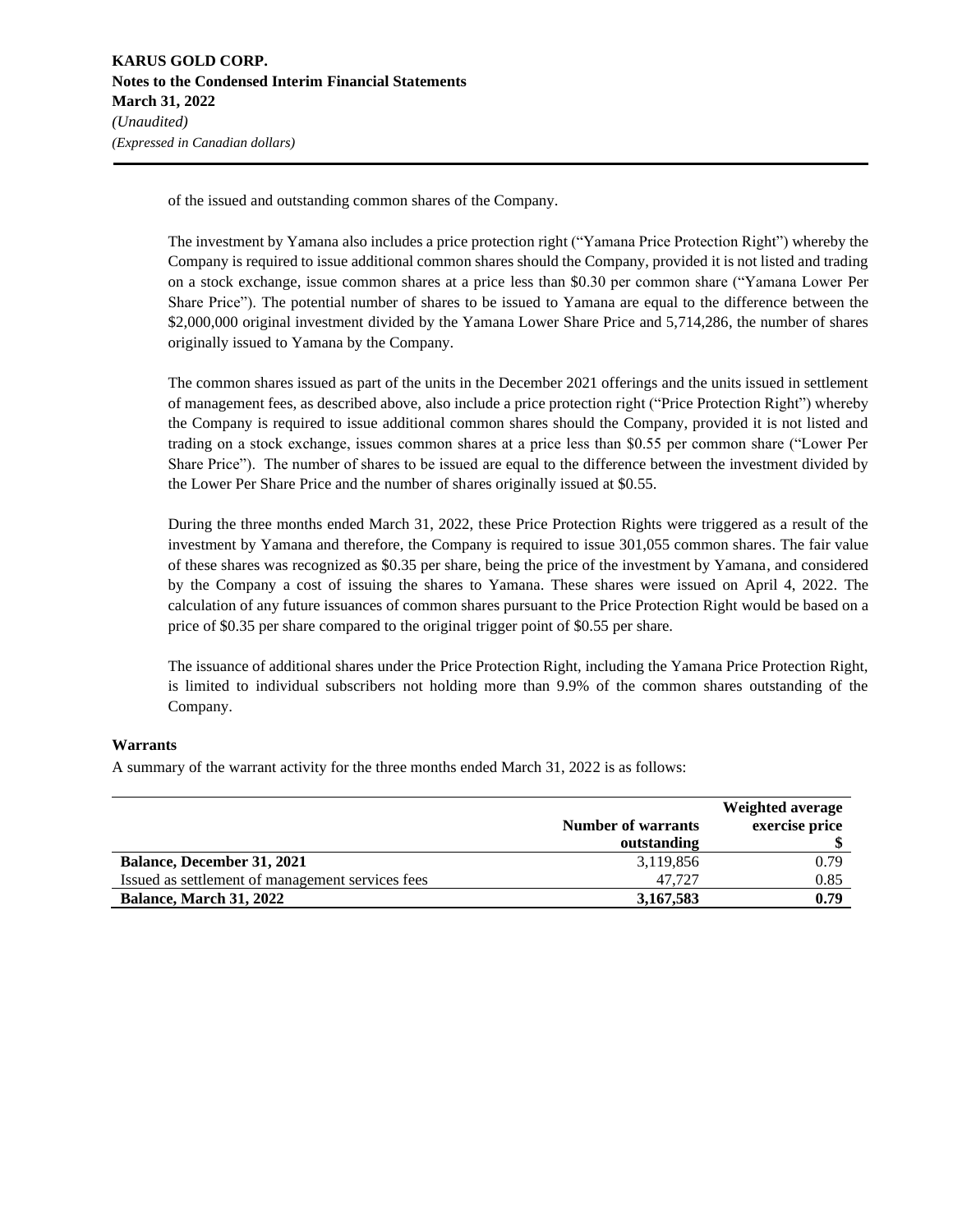As at March 31, 2022, the following warrants were outstanding:

| <b>Expiry date</b> | <b>Number of warrants</b><br>outstanding | <b>Exercise price</b><br>\$ |
|--------------------|------------------------------------------|-----------------------------|
| July 22, 2022      | 1,500,000                                | 0.75                        |
| July 27, 2022      | 250,000                                  | 0.75                        |
| September 2, 2023  | 788,475                                  | 0.85                        |
| September 10, 2023 | 365,681                                  | 0.85                        |
| December 2, 2023   | 17,500                                   | 0.85                        |
| December 21, 2023  | 123,200                                  | 0.85                        |
| December 23, 2023  | 75,000                                   | 0.85                        |
| January 19, 2024   | 47,727                                   | 0.85                        |
|                    | 3,167,583                                | 0.79                        |

#### **Stock Options**

Pursuant to a rolling stock option plan (the "Option Plan") for directors, officers, employees and consultants, approved January 20, 2021, the Company may reserve a maximum of 10% of the issued and outstanding listed common shares, with the exercise price to be determined on the date of issuance of the options. The term of options granted under the Option Plan may not exceed five years and such options vest at terms to be determined by the board of directors at the time of the grant, but the exercise price shall not be less than the price determined by the policies of the stock exchange on which the Company's common shares are then listed.

As at March 31, 2022 and December 31, 2021, the following stock options, excluding the Yamana Option, were outstanding and exercisable:

| <b>Expiry date</b> | Number of<br>options<br>outstanding | Number of<br>options<br>exercisable | <b>Exercise price</b> |
|--------------------|-------------------------------------|-------------------------------------|-----------------------|
| March 7, 2026      | 4,300,000                           | 187,500                             | 0.25                  |
|                    | 4,300,000                           | 187,500                             | 0.25                  |

The fair value of the stock options granted during the three months ended March 31, 2022 was \$Nil (2021-\$533,747) and was determined using the Black Scholes option valuation model and \$76,367 (2021-\$35,120) was recognized as sharebased payments expense in relation to the vesting of options for the three months ended March 31, 2022.

## **Restricted Share Units ("RSUs")**

In January 2021, the Company's shareholders approved the Omnibus Plan ("Omnibus Plan"), which is a fixed plan that reserves for issuance a maximum of 5,303,746 common shares as equity-based compensation awards. Together with the 10% rolling stock option plan, only a maximum of 10% of instruments under the Omnibus Plan and Option Plan may be granted to insiders. Awards under the Omnibus Plan may be granted in a form as designated by the Board, including restricted share units, deferred share units and other performance-based instruments.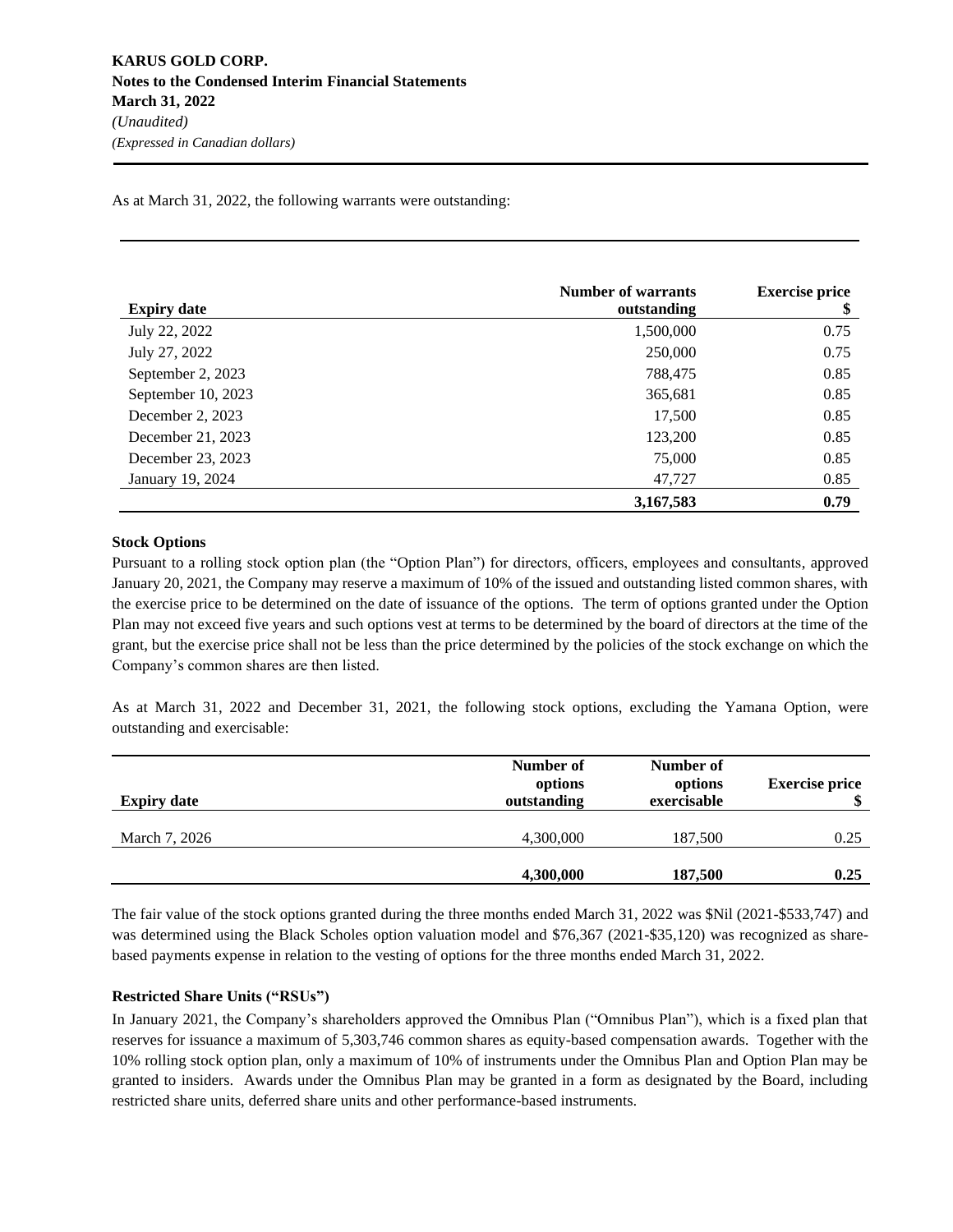As at March 31, 2022 and December 31, 2021 the following RSUs were outstanding and exercisable:

| <b>Grant date</b> | <b>Number of RSUs</b><br>outstanding | <b>Number of RSUs</b><br>exercisable |
|-------------------|--------------------------------------|--------------------------------------|
| March 8, 2021     | 2.605,000                            | 1,302,500                            |
|                   | 2,605,000                            | 1,302,500                            |

The RSUs granted are payable in common shares of the Company, vest in tranches over two years and are valid for a term of five years. The Company calculated the fair market value of these RSUs on the grant date, being \$651,250 and amortizes it over the vesting period of each tranche. For the three months ended March 31, 2022, \$99,917 (2021- \$30,779) was recognized as part of share-based payments expense.

## **5. RELATED PARTY TRANSACTIONS**

## **Related Party Transactions**

The Company shares office space and personnel with KORE and as a result, any related cost incurred is also shared. During the three months ended March 31, 2022, such administrative transactions with KORE amounted to \$23,941 (2021 – 61,536). As at March 31, 2022, total amount payable to KORE included within accounts payable was \$165,253 (December 31, 2021 - \$141,312).

## **Key Management Compensation**

Key management are those personnel having the authority and responsibility for planning, directing and controlling the Company and include the Chairman, President & Chief Executive Officer, Chief Financial Officer, and Directors. For the three months ended March 31, 2022, total key management compensation was \$212,616 (2021-\$107,763), which includes management fees and salaries of \$85,250 (2021-\$58,081) and share-based payments of \$127,366 (2021- \$49,682).

Amounts owing to key related parties are unsecured, non-interest bearing and due on demand. As at March 31, 2022, \$119,107 (December 31, 2021 - \$127,250) is due to key management personnel.

During the three months ended March 31, 2022, the Company settled \$52,500 for previous management fees through issuance of units. The common shares issued as part of these units also include the Price Protection Right (Note 4).